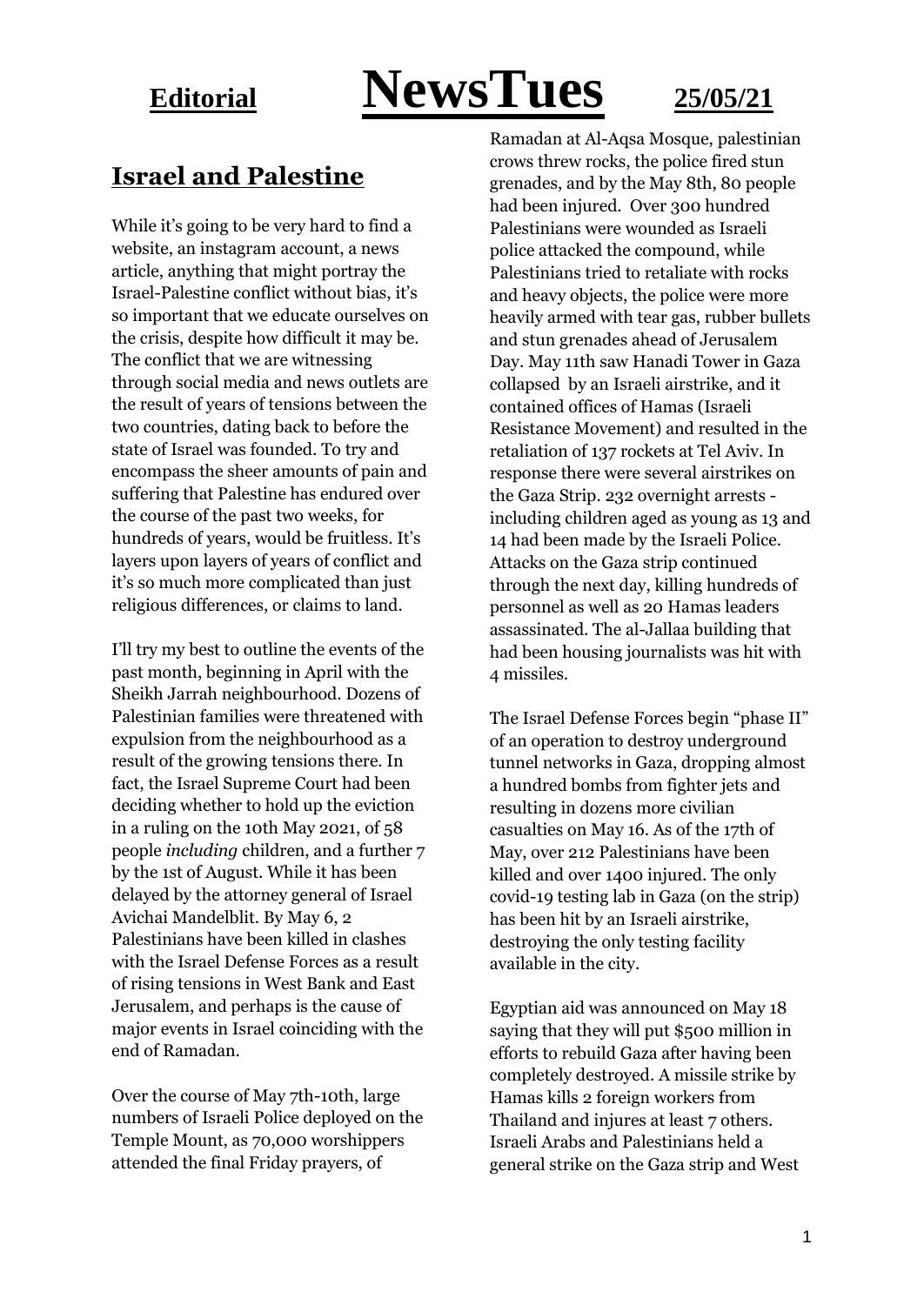#### **25/05/21**

Bank, with Employers threatening to fire Arab workers who participated in the strike. Some workers were unlawfully dismissed, without a hearing as per Israeli law.

On May 20th, Israel and Hamas agreed to implement a ceasefire, beginning at 2 am local time, with both sides claiming victory. Despite the ceasefire, violent clashes erupted at Al-Aqsa mosque during the Friday prayers, and Israeli forces responded with rubber bullets and stun grenades. Whilst Israel reports that it had been responding to "riots", journalists within the mosque reported that they and worshippers had been targeted and threatened. At the time of writing this, the known casualties stand at 248 civilians, of those 66 children, killed on the Gaza strip and over 1,900 injured. 116 civilians killed per the UN, 26 Palestinians killed and 500+ Palestinians injured. 20-225 Militants killed - the lower estimate per Hamas and the higher estimate per Israel. There are over 72,000 Palestinians displaced from their homes. In East Jerusalem, around 1,000 Palestinians were injured and 23 arrested. There have also been 12 deaths in Israel.

The scenes that witnessed over the past 2 weeks and day, up to the "ceasefire" declared by both sides are nothing short of horrific. But it will continue, as long as there are such significant differences between the two countries, as long as there are people who support the killing happening in Palestine. If there continues to be no real call to action from the UN, from both sides to set down arms. If Israel doesn't put down arms to negotiate a real peace. There are so many different catalysts and layers to the conflict and as far away as it may seem, it's happening right in front of our eyes. It's something

that we are being exposed to as a result of the media and we have to listen. There are platforms that we have we can use to spread awareness, we can have conversations with each other to educate ourselves. There's no "right" way to approach the topic, other than just talking about it. But we have to be wary, too. In the current situation it's become easy to start posting anti-semetic things under the intention of being pro-Palestine. It's a *horrible,* but delicate situation, one that we need to approach with caution and the right knowledge behind it.

#### **R. D'souza**

#### **History of Israel-Palestine**

A legend says that the Israel-Palestine conflict has been going on for centuries and that it's all about ancient religious hatred. However, while religion is one of the causes, it is far from being the main. The conflict is mostly about two groups of people claiming the same land.

In the 19th century Palestine did not yet formally exist as a state and instead was divided into regions of the Ottamon Empire which had very few Jewish inhabitants. Nevertheless this altered when the Ottamon Empire was defeated during WWI and Britain took control over the area now known as Palestine. At that time the inhabitants were mostly Arabs, Sunni Muslims and only about 3% of the population were Jewish, there was also a considerable amount of the Christian minority. This population of people became known as the Palestinians.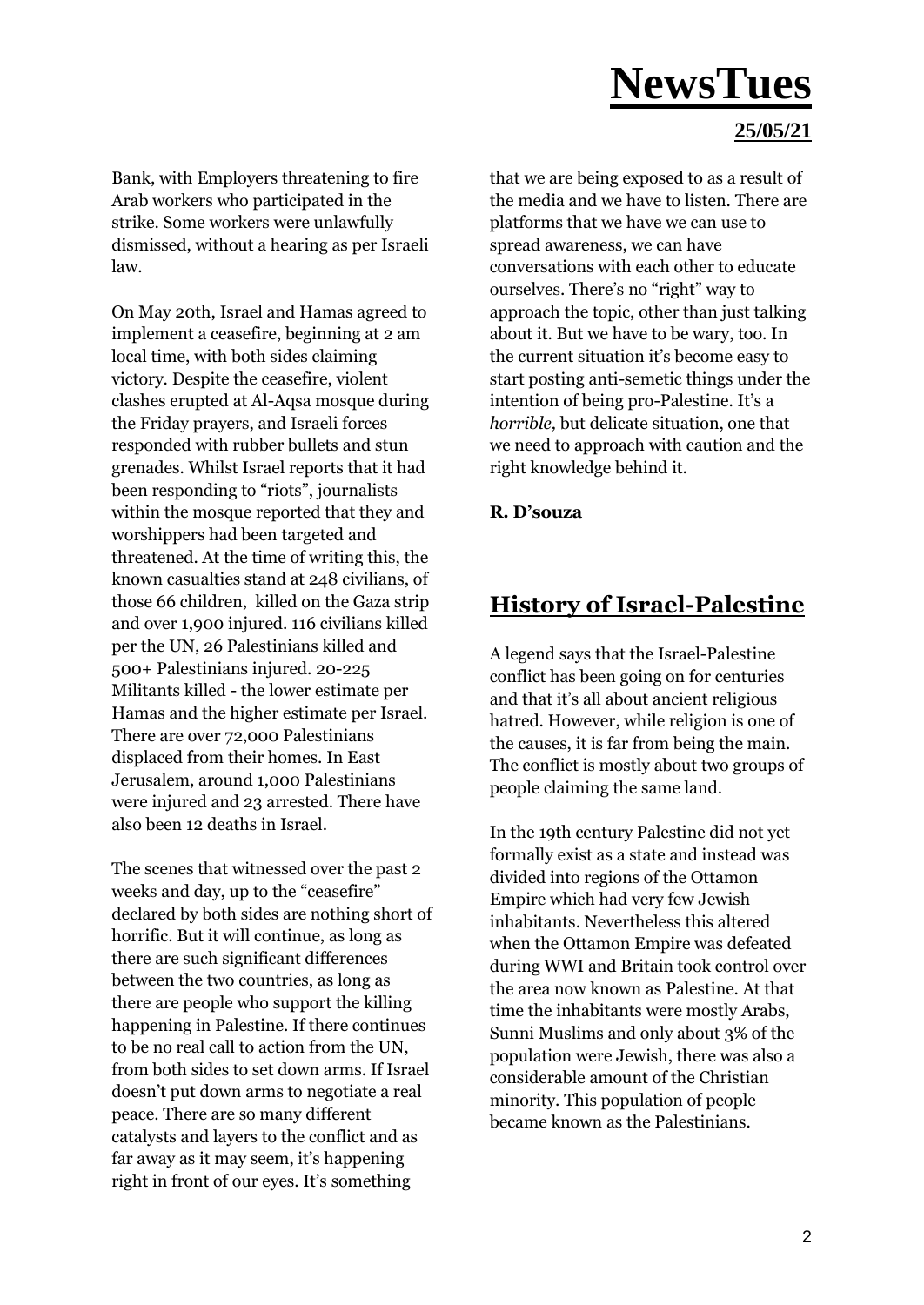#### **25/05/21**

By the 1800, most of the Jews in Palestine had tertiary jobs such as religious teachers and merchants while most of the population left were farmers and settlers. As the 19th century advanced many of the Jewish people began to look to Palestine as the place for a possible Jewish homeland which was mainly due to the rise of nationalism in Europe. The Jewish people claimed it was their ancestral home while the Arabs claimed that it was their land and so refused to back down and move.

The arrival of the 1920s and 40s , only increased the number of Jews in Palestine, who fled Europe as a consequence of the Holocaust in World War II which led to the death of an estimated six million people. A decision by the UN was taken for Palestine to be split into two states separating the Jews and Arabs however this was rejected and so never carried out hence in 1948 Britain left and Israel was created, this increased the tension between the two groups causing conflict between them. Other Arab countries such as Egypt, Iraq, Lebanon and Syria joined and so by the time the war ended in 1949, an estimated 700,000 Palestinians had fled or been expelled from Israel and had become refugees in neighbouring countries. By now, Israel had control over 75% of what had been Palestine wherefore the Palestinians were left with 25 % . As well as West Bank which was controlled by Jordan and the Gaza strip, controlled by Egypt.

Further wars and fighting took place until in 1967, even West Bank and Gaza were controlled by Israel, where most of the Palestine refugees were settled. However, Israel soon pulled out of Gaza which became the home of many Palestinians and as for Israel, it began to build

settlements in it's areas and it became home to over 600,000 Jews.

As for now, tensions are higher than they've ever been before and the fighting erupts again between the two groups but this time the Israeli police attack the Al-Aqsa Mosque in Jerusalem on April 13 , which was the first night of the Muslim holy month of Ramadan. They disconnected speakers broadcasting the prayers.The Israeli police then raided the mosque on May 7 which left 200 people injured . This was viewed as a huge insult for Muslims, as it happened on a holy muslim site and during one of the holiest nights.

Moreover , over the past few weeks a decision by the Israeli Supreme Court was made to displace six arab families from a consented neighbourhood in the district of East Jerusalem called Sheikh Jarrah. This is further outlined in The New York Times reports where it states "protestors have gathered nightly in Sheikh Jarrah… clashing with riot police and far-right Israeli groups" over what they consider to be an attempt to "remove thousands of Palestinians from strategic areas of East Jerusalem." Jewish settlers however are arguing that the Palestinians are "squatters" in the area and Aryeh King, deputy mayor of Jerusalem said "If you are the owner of the property and somebody is squatting on your property, wouldn't you have the right to take him out from your property."

Palestinians in Gaza and the West Bank say that they're suffering from Israeli actions and restrictions while Israel says it is only an act of self-defence from Palestinians' violent actions. The main problems are Palestinian refugees need somewhere to go, whether Israel will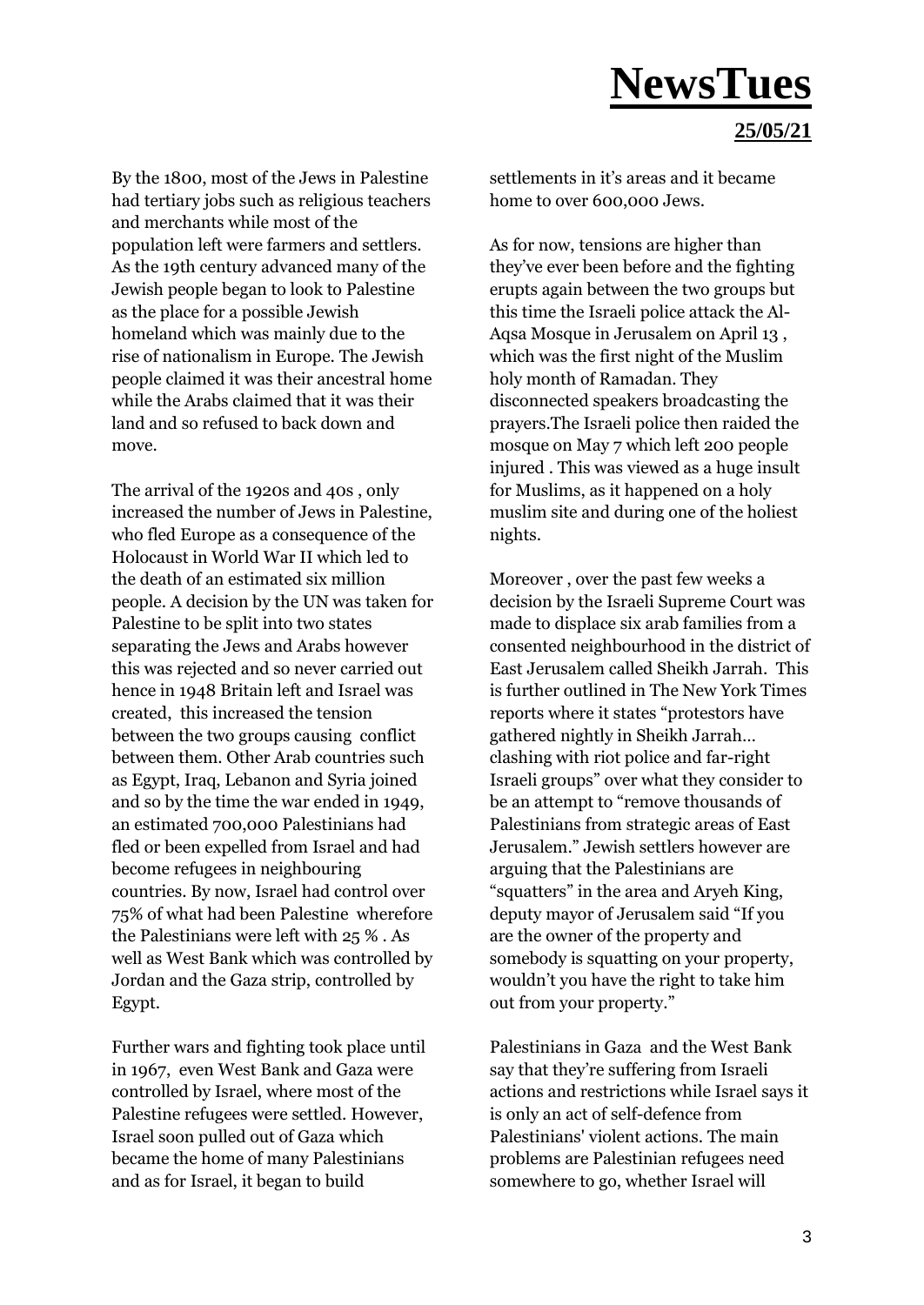#### **25/05/21**

continue to have terriotry over the West Bank , whether they should split Jerusalem in half , and the problem causing the most issue, is the possibility of having Palestine as a state alongside Israel.

This conflict between Israel and Palestine isn't said to end anytime soon however many people are acting on this conflict by either going on protests, informing others about it in the media and through many newspaper articles and so on. For any future peace deal both sides will have to make an agreement to resolve their problems.

#### **C. Beaini**

### **An Opinion on Israel-Palestine**

The current conflict in Israel-Palestine has been intense. What I, and presumably the majority of other Marylebone students have observed has all been through social media and British news sources, with a rare mention of a friend of a friend's family member who has been witness to the horrors going on in Israel-Palestine.

I would try to summarise the situation but I believe that that would be in vain. It is utterly complicated and confusing and there are so many layers to it, so for me to attempt to condense about 100 years of distrust and conflict would be futile. Instead, one should educate yourself about the topic from on the ground independent journalists or reading summaries from VARIOUS news outlets as none are free from bias.

The word intense comes to mind when on the subject of the conflict as there is no clear guidance about how to approach the topic and common sense does not seem to cover the many layers and the historical subject. Wariness is needed to know how to talk without sounding anti-Semitic or pro-Israel. Of course the murders and the nearly-civil-war scene is completely unacceptable but on social media it does not seem uncommon for anti-Semitic tropes being used under the name 'pro Palestine'. A testament of the abuse of the 'pro Palestine' movement is that of in St Johns Wood (a Jewish populated area of London) where profanities and abuse were shouted from people in cars bearing the Palestinian flag. This is an extreme example of the rise in antisemitism in the current climate and hatred being spread under the false pretence of something incredibly important. On social media lots of people have fallen victim to attempting to raise awareness of the situation by reposting summaries or statistics or opinions and have accidentally been reposting covertly anti-Semitic things, this is not good and benefits no one.

#### **T. Brown**

### **Questioning**

Since last week I have seen people all over social media reposting infographics, videos and tweets about what is currently happening in Israel-Palestine. It ranges from the language that people should use to talk about the conflict to videos of buildings on fire. Illustrations with the purpose of educating and simplifying the context of the conflict. Celebrities replying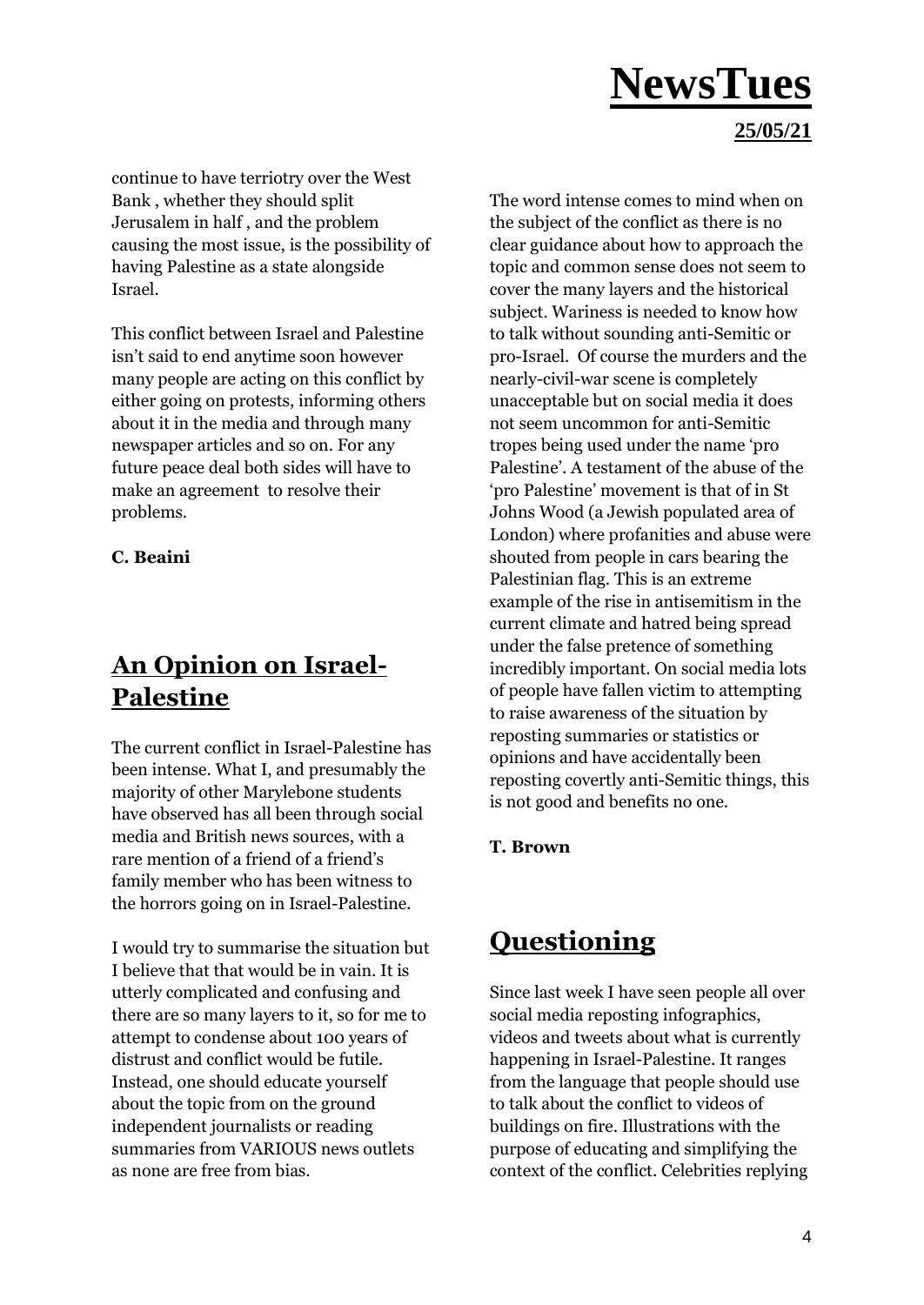#### **25/05/21**

to their fans' questions about their opinions with a lot of emojis and exclamation marks explaining they need to learn more. Similarly I feel and perhaps others do too that they ought to have an opinion on this issue. Not just have it, but declare it.

I have been questioning my response to the Israeli-Palestinian conflict. Should I be reposting these infographics? Yes, I should because Palestinian voices need to be heard. Yes, I should because it starts a conversation. Yes, I should because staying silent will not change anything. No, I shouldn't because it is too reductive and can never accurately portray what it's like. No, I shouldn't because is my opinion valid if it's just me reposting someone else's content. No, I shouldn't because some of the infographics include explanations which are rooted in antisemitism and I don't want to stand for that. Is it better to silently observe or post something which I am not sure I have an informed view on. Is it worse to post something which will have little actual effect so I feel good about myself and escape criticism.

These are the sort of questions I have been facing.

What I have noticed is that the reposting does have an impact. It has had an impact in schools. People are getting involved. The conflict doesn't seem distant. It's not happening somewhere far from me but right on my social media. Am I thinking about it for the right reasons? Does it matter whether someone's activism is performative or not? Does it stop people from dwelling deeper and actually doing their own research? Or does it create momentum for change to take place? Is it silly for me to worry whether I should

repost an infographic or not when people are dying or is that the exact reason why I should worry? Will I ever know enough ?

The social media conflict is almost an alternative universe, at least for me. I get to see thousands of videos of Palestinians, many petitions raising money and tweets condemning the Israeli government. However the reality of the situation is that Palestinians don't have as much power as the Israeli government. They don't have a voice in the media or a place where their stories are heard without interruption. They don't have a country or a seat in the UN, an army or sufficient weapons. Is the information overload making me lose interest, empathy and the ability to listen? Or is the information making me gain interest, empathy and the ability to listen?

All this agonizing has not made me decide what's the right course of action for my ''social media'' response. But it has made me learn more. Listen more. Read more. Talk more. Perhaps it has been of good use. Maybe the answer will come once I know more or maybe it won't but I will still know more than I did just by asking.

#### **C. Joffe**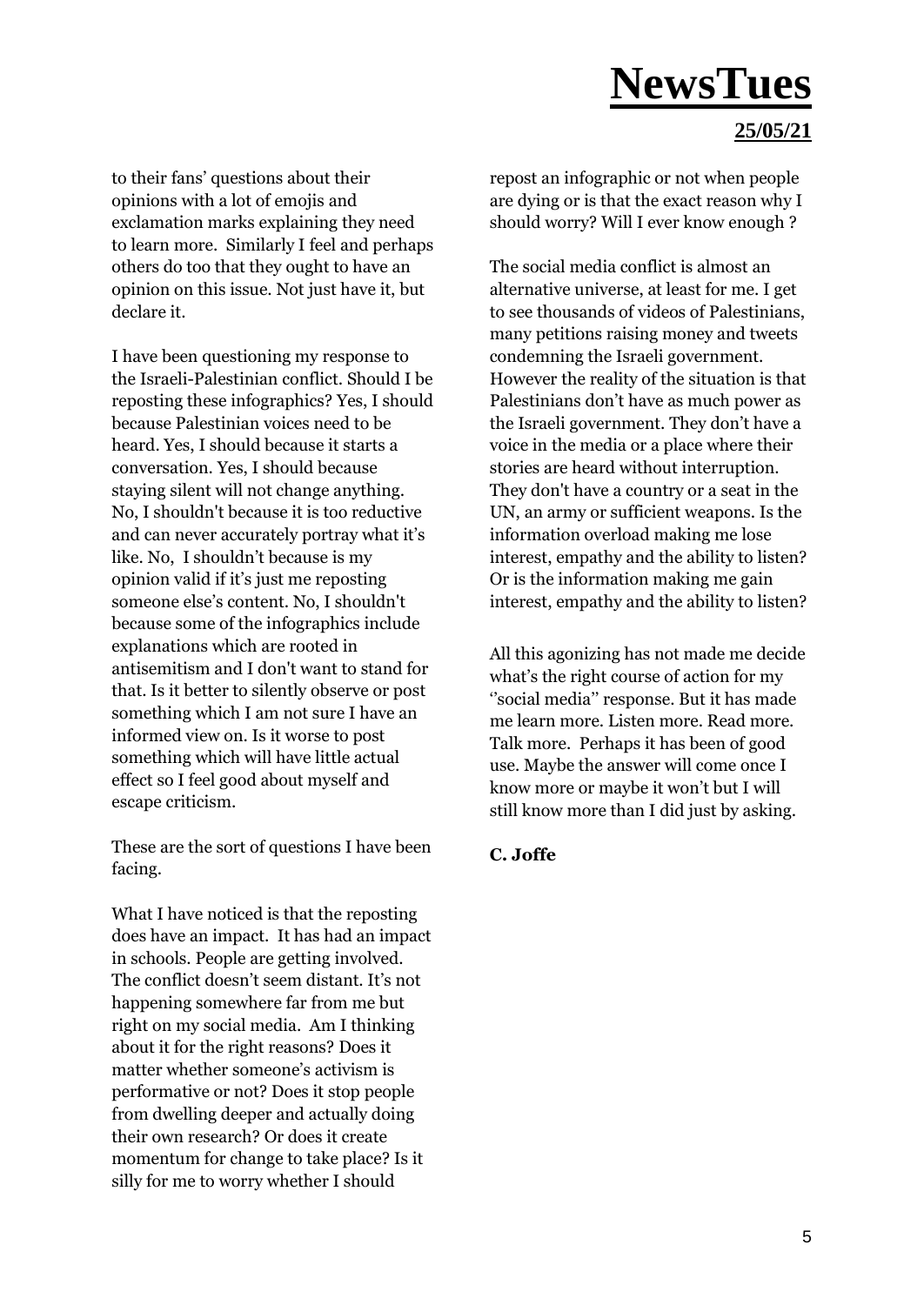### **Palestinian Poem**

Gaza is encircled by death but the death surrounded it with love. Gaza surrounded by injustice but hope encircled it with peace. Gaza lives without peace but resistance exists Our presence is our future. Gaza, habibti keep standing by flowers hugging the Moon and life forever. Gaza tells the story of the Palestinian phoenix when it conquers death. Gaza death, blood and carnage love and scream in the silence. Gaza be revolution and dream hurricane and mermaid of angels in the world. Gaza make a child smile after everything around die and stay life Gaza will never die and will never kneel, will keep up hope and future from the sky.

**V. Kastrati**

### **Diversity Ambassadors**

### Update from the diversity ambassadors:

We recently had a meeting on the topic of Asian hate, where we discussed how the issue has existed for a long time, but has not been recognised. We also talked about how its prevalence is made known primarily through social media, and that

this should widen to all forms of communication in society, including education. Action points from this meeting included writing a list of word choices, what can be very oppressive, and making a start at PSHE presentations.

## **Asian-hate**

Across the world, there has been increased awareness of the issue of Asian hate, from personal stories to live footage. This may sound and seem like a new concern to some, however, Asian hate has existed for a very long time.

Asian hate is the mistreatment of Asians because of their ethnicity. It must be stressed that Asians include not only East Asians, but South-East Asians, who are usually not regarded or included when using this term.

Something incredibly concerning about the way Asian hate was raised is that social media was the primary means of communication. Asian hate is rarely, if not never, spoken about in the media, and this lack of representation makes the issue seem less significant, which simply emphasises the need for action to be done to rectify and move forward.

The first news concerning Asian hate was in America, where people of the Asian community, particularly the elderly, were being physically and violently assaulted because of their ethnicity. There has also been a harmful association with East Asians and the pandemic, which has amplified the hate experienced by many, particularly those of Chinese heritage.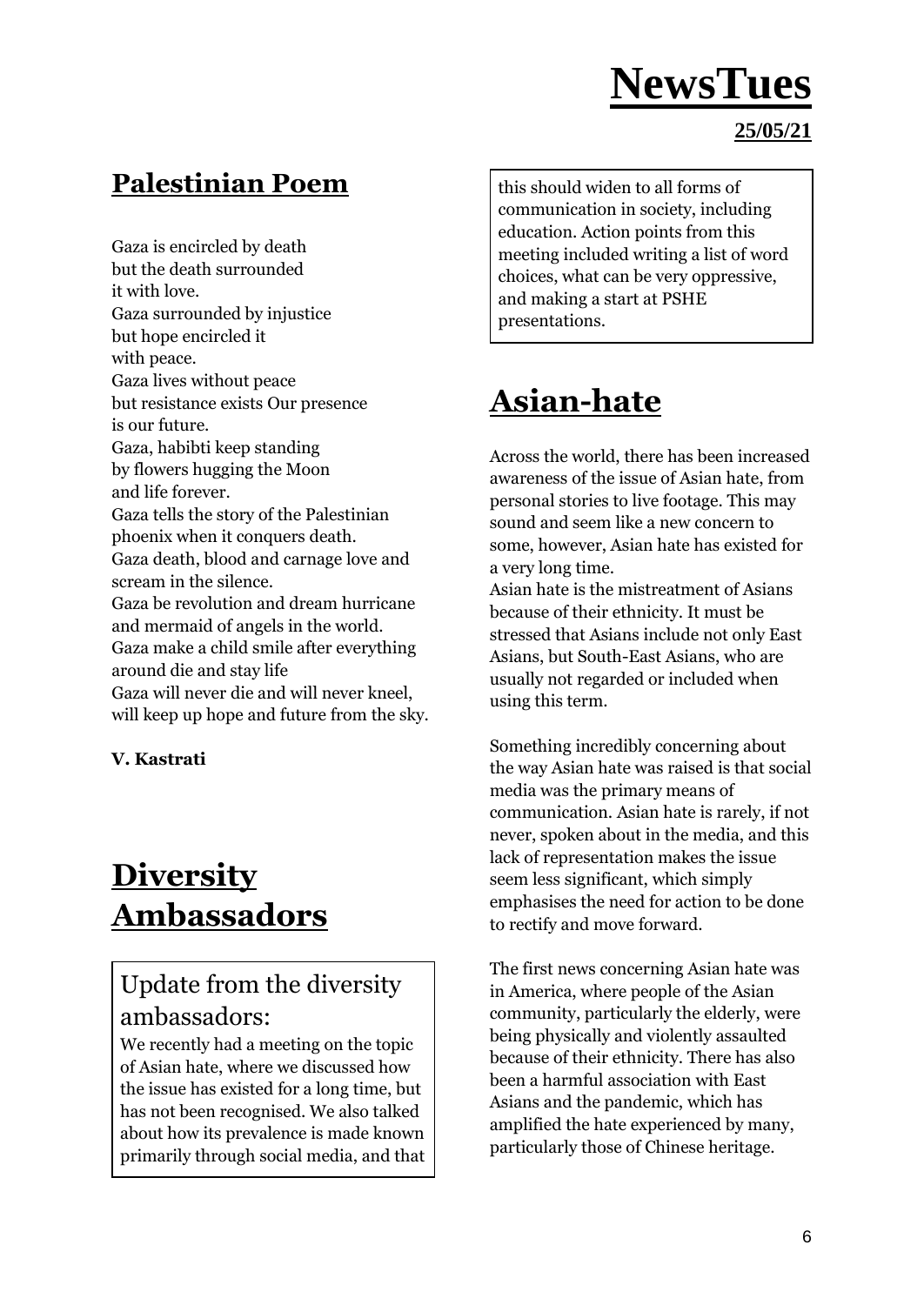### **NewsTues 25/05/21**

There are subtle racist remarks that have been normalised in society. 'Do you eat cats and dogs?' Slanting eyes to seem Asian. Categorising everyone who is South-East Asian is Pakistani. Assuming that all Asians are siblings. These common phrases are in fact extremely hurtful, making those subjected feel oppressed. But because these comments have been so normalised in society, they are still thrown about carelessly, unaware of the outward prejudice it poses. Many of us have found that we have always known about Asian hate, but it has been so normalised since we were very young that we never recognised it.

So, what can be done about this issue? Starting with you, the reader, going on social media and educating yourself on Asian-hate is the first step. Instagram handles we recommend looking at:

*'Asian Hate. So normalised. So prevalent. But it has hurt so many. Due to the pandemic, many Asians have experienced subtle racism, but also faced traumatic experiences: An Asian boy beat up, an Asian girl spat on by a white Australian, many Asian elderly stabbed and killed while many stood by. Asians cannot be silenced when it comes to race. It has been there from the start, but not many have spoken about it.*

*To be an ally, many should educate themselves first. Read books, understand Asian hate and listen to your fellow Asian friends. Never stop striving for a society where it can always improve.'* - **C. Chan** 

@angryasianfeminist

@hateisavirus @dearasianyouth @dearasianyouthlondon Next, talking to your friends about this issue. Making sure it's known and that we should be fighting it in everything we do.

#### **G. Leung**

### **Mental Health Ambassadors**

Hi everyone, we hope you have had a nice weekend. Last week's theme of the week was Kindness so we are going to be talking about being kind to yourself. Sometimes this can be harder than being kind to others. This article is on the topic of Selfacceptance. It is a huge part of being kind to yourself.

#### **- Z. and M. Soni**

#### **What is self-acceptance?**

Self-acceptance is exactly what its name suggests; the state of complete acceptance of yourself. To truly accept yourself means embracing who you are, without any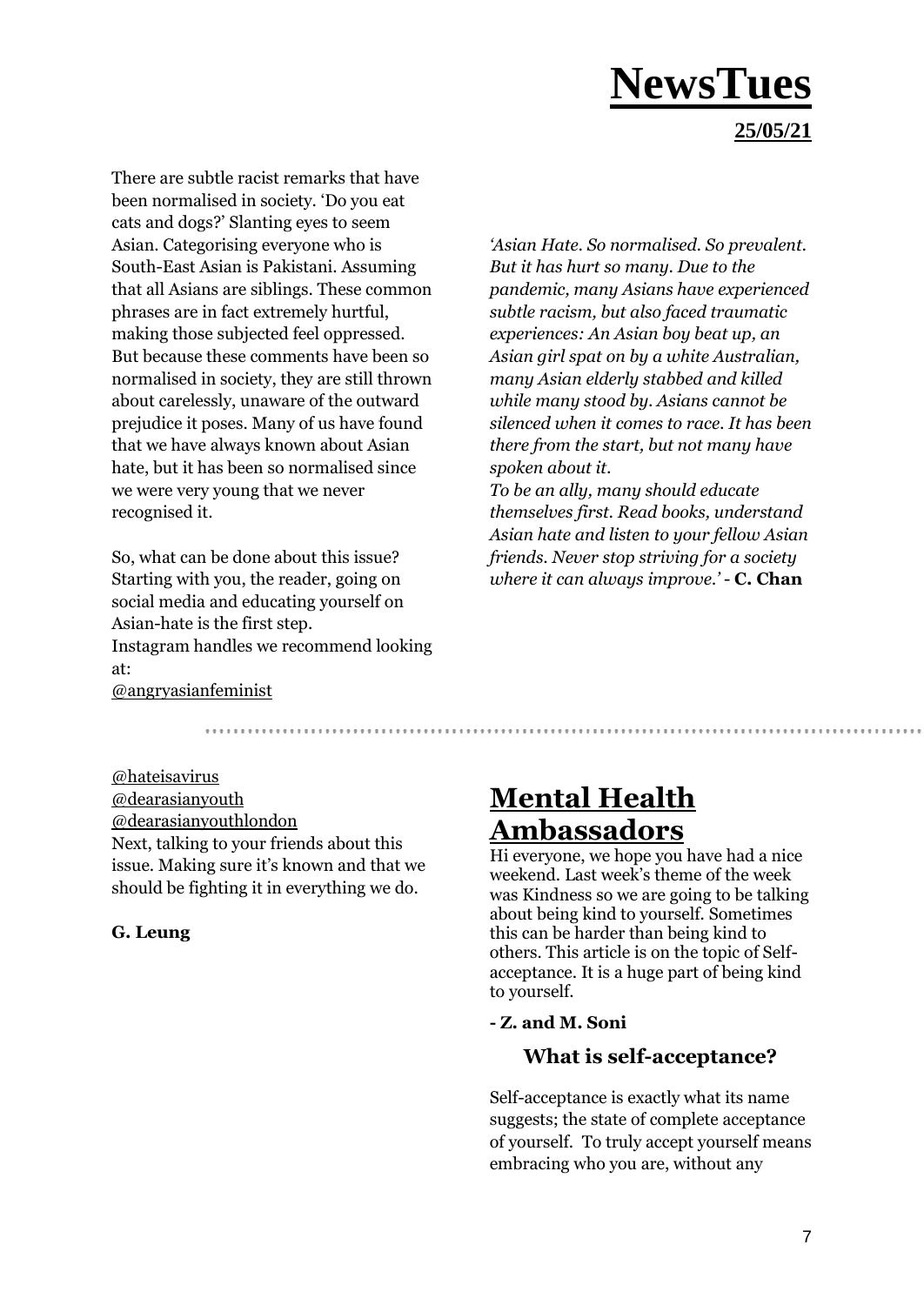#### **25/05/21**

conditions or exceptions. This definition emphasises the importance of accepting everything about yourself. It isn't enough to simply embrace the positive aspects about yourself; to practice true selfacceptance, you must also embrace what in your eyes seem to be the less desirable and negative aspects of yourself.

If you're thinking that accepting all the negative aspects of yourself sounds difficult...you're not wrong! It is not easy to accept the things that we desperately want to change about ourselves; may it be a physical quality or a personality trait. However, counterintuitively it is only by truly accepting ourselves that we can even begin the process of meaningful selfimprovement.

The concept of self-acceptance can also be described as the awareness of one's strengths and weaknesses and the realistic appraisal of one's talents and capabilities. It can include feeling worthy regardless of past behaviors and choices. So the first step to self acceptance is self awareness- to acknowledge your strengths as well as what you consider to be your "weaknesses".

When it comes to discussing mental health, self-esteem and self-acceptance are important topics. **So what is the difference between the two different concepts?**

Self-esteem is about how we compare ourselves to others and the way we interact with the world. Even though we should work on trying not to compare ourselves, sometimes we tend to do it unintentionally. It is natural and a part of being human. Unlike how self-esteem can change, self-acceptance is a constant. It is seen as more liberating than self-esteem

because it reduces the need to compare ourselves to others. On the other hand, what makes the two similar is that they can both be improved and worked on.

#### **Why is self-acceptance important?**

Self- acceptance is key because it is the first step towards self-improvement. You need to accept yourself before working on your weaknesses.

It plays a role in building a strong relationship with yourself. Selfacceptance can lead to being confident in yourself. This means it is easier to believe you can achieve your goals. It will also be necessary in order to prevent you from projecting any of your insecurities onto the people that surround you.

It is essential for your mental and emotional well-being and helps you learn to appreciate everything that makes you unique and who you are. Accepting yourself will help you be aware of your emotions and feelings, may they be negative or positive.

The beauty of self-acceptance is that it encourages us to step out of our comfort zone in order to find new experiences. This is because it can become easier when we remove the pressure we put on ourselves to be successful at everything we do; there is not much at stake.

#### **How can one work on their self-acceptance?**

It is important to keep in mind that selfacceptance cannot be achieved with a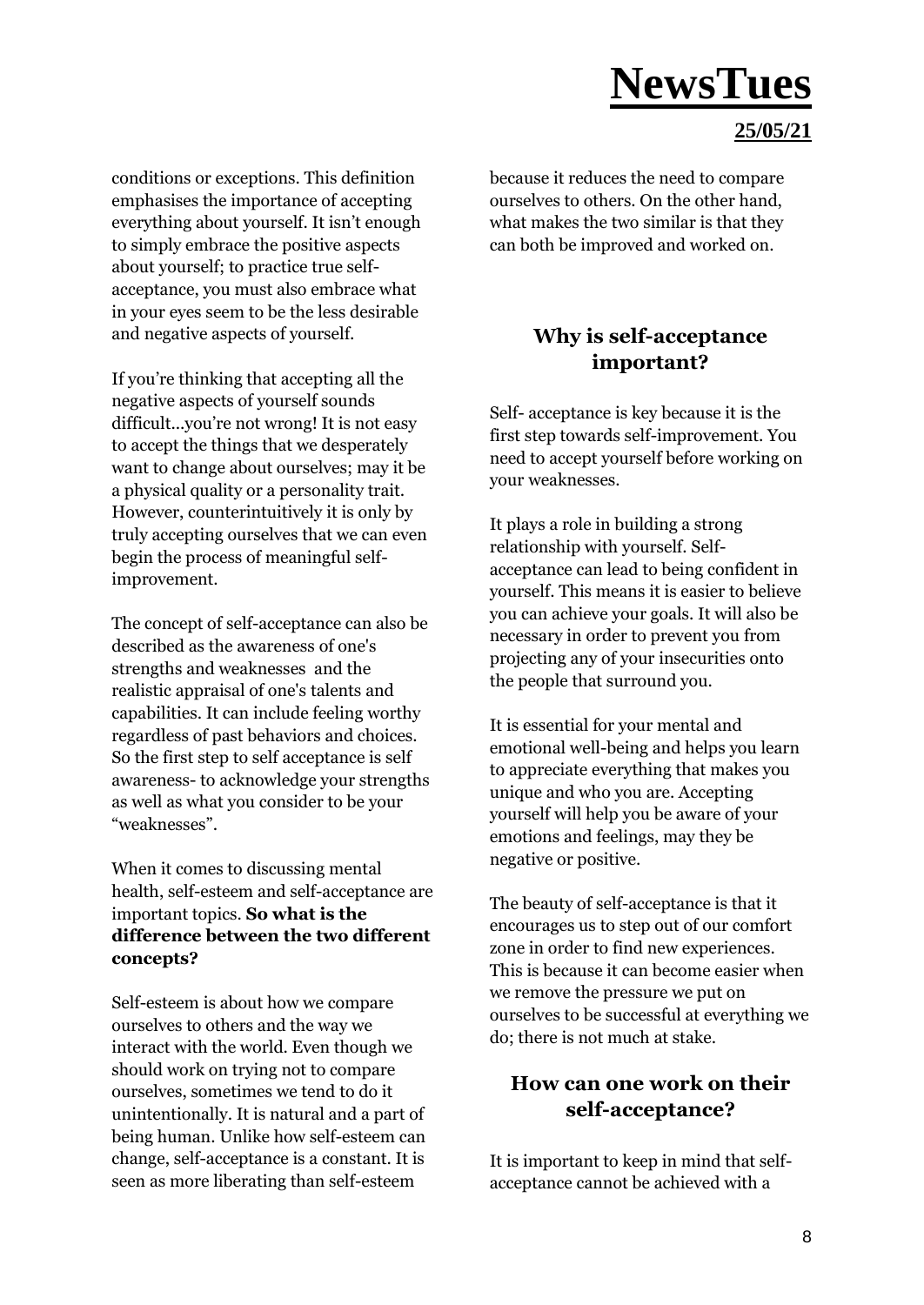#### **25/05/21**

quick fix solution. If it was easy, we would all truly accept ourselves. The older and more mature you get in life, the easier it can be to achieve self-acceptance.

Everyone's progress in accepting themselves is different and it is never too late to start working on your self acceptance but why wait and not start now? The following are some suggestions on how you could practice self-acceptance:

#### **1. Identify your strengths**

These are the things you either enjoy doing or are good at. Be aware of your positives. Regularly practising and developing what you enjoy and are good at will help you with your confidence.

#### 2. **Face your fears**

To protect our self-esteem, we often do what we know we are likely to succeed in and leave those that will expose our perceived weaknesses. This can restrict personal growth. Consciously do the things you know you have been putting off.

#### **3. Embrace what you believe makes you unique**

Ask yourself how these differences may benefit you in the future and how they add value to your life.

#### **4. Let go of the things you can't change**

There isn't much point focusing on the things you cannot change. Instead, focus on your positives and focus on developing and cultivating them.

#### **5. Celebrate your accomplishments**

Make a list of everything you've accomplished so far and keep adding to it when you can. It doesn't matter at all how small or big these are. Keep it somewhere you can see it regularly and constantly be reminded of these accomplishments. Be proud of yourself and reward yourself!

#### **6. Find support**

Accept and acknowledge when you are struggling or need some help. Talk about your feelings with any trusted adult or even a friend.

#### **7. Have a safe environment**

Surround yourself with people who accept you. A contradicting atmosphere can hinder your personal growth and development.

Thank you for reading this week's edition. We hope you found it helpful. Best of luck to anyone who has any upcoming exams or assessments, be proud of all the work you have done. Have a lovely week!

Later this week we will be announcing the winners of the Mental `Health Awareness Week Art Competition.

On the next page, we have added some information on where to seek help and support on Mental Health, as well as some links to resources you might find interesting. Please also have a look at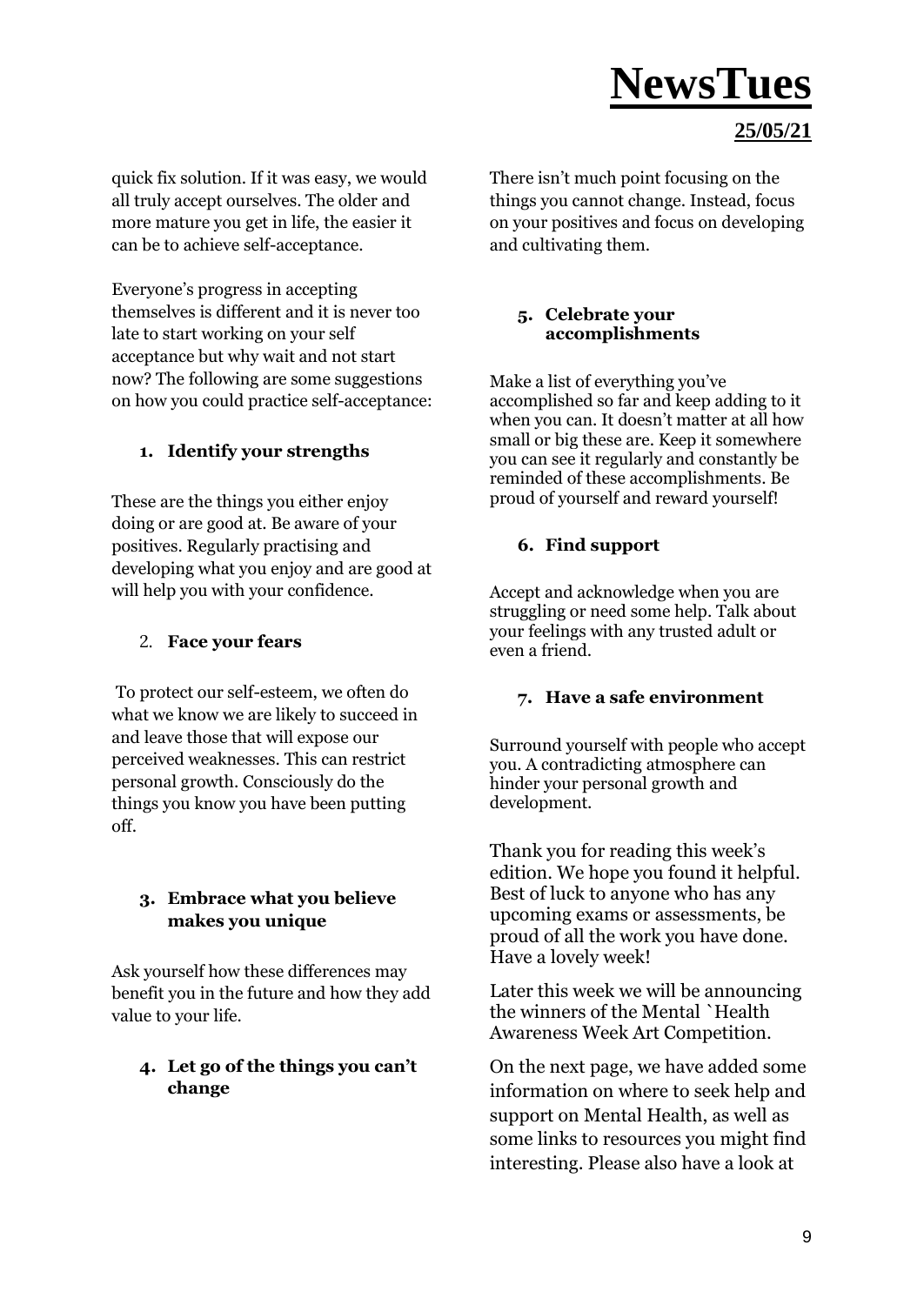**NewsTues 25/05/21**

this week's 'Feel Good Challenges' below.

- [Headspace on stress](https://www.youtube.com/watch?v=sG7DBA-mgFY) there are loads of other Headspace meditations on Youtube to explore if you don't have Netflix
- [Guided meditation to build](https://www.mindful.org/allow-the-storm-to-pass-a-guided-meditation-for-resilience/)  [resilience](https://www.mindful.org/allow-the-storm-to-pass-a-guided-meditation-for-resilience/)
- [Resilience exercises you can](http://www.brighterfutureslondon.co.uk/wellbeingtoolkit/resilience/)  [facilitate](http://www.brighterfutureslondon.co.uk/wellbeingtoolkit/resilience/)
- [Ted Talks](https://www.ted.com/talks) there are so many to choose from
- Anna Freud website: suggestions for self-care strategies[:](https://www.annafreud.org/on-my-mind/self-care/)

[https://www.annafreud.org/on](https://www.annafreud.org/on-my-mind/self-care/)[my-mind/self-care/](https://www.annafreud.org/on-my-mind/self-care/)

Youngmind: general information about all related to Mental Health

<https://youngminds.org.uk/>

#### **Where to find support:**

Talk to a trusted adult: Your tutor is always a good place to start. We also have counsellors, your Head of Year, your **Director & Deputy Director of Sixth Form.** Father Jack. If you need some support, you can talk to any member of staff.

**Self Care: Check** out the ideas on the Anna Freud website. https://www.annafreud.o rg/on-my-mind/self-care/

YOUNGMINDS > E

Text YM to 85258 for free 24/7 support across the UK if you are experiencing a mental health crisis.

All texts are answered by trained volunteers, with support from experienced clinical supervisors.

### **Your online mental** wellbeing community

kooth.com Including online chat



Friendly, confide Helpline Open Monday to Friday, 9am to 9pm

samaritans.org

Calls to Mermaids are confidential and any details recorded will not be shared with a third party. All staff, trustees and volunteers are required to comply with our Privacy and Confidentiality policies.